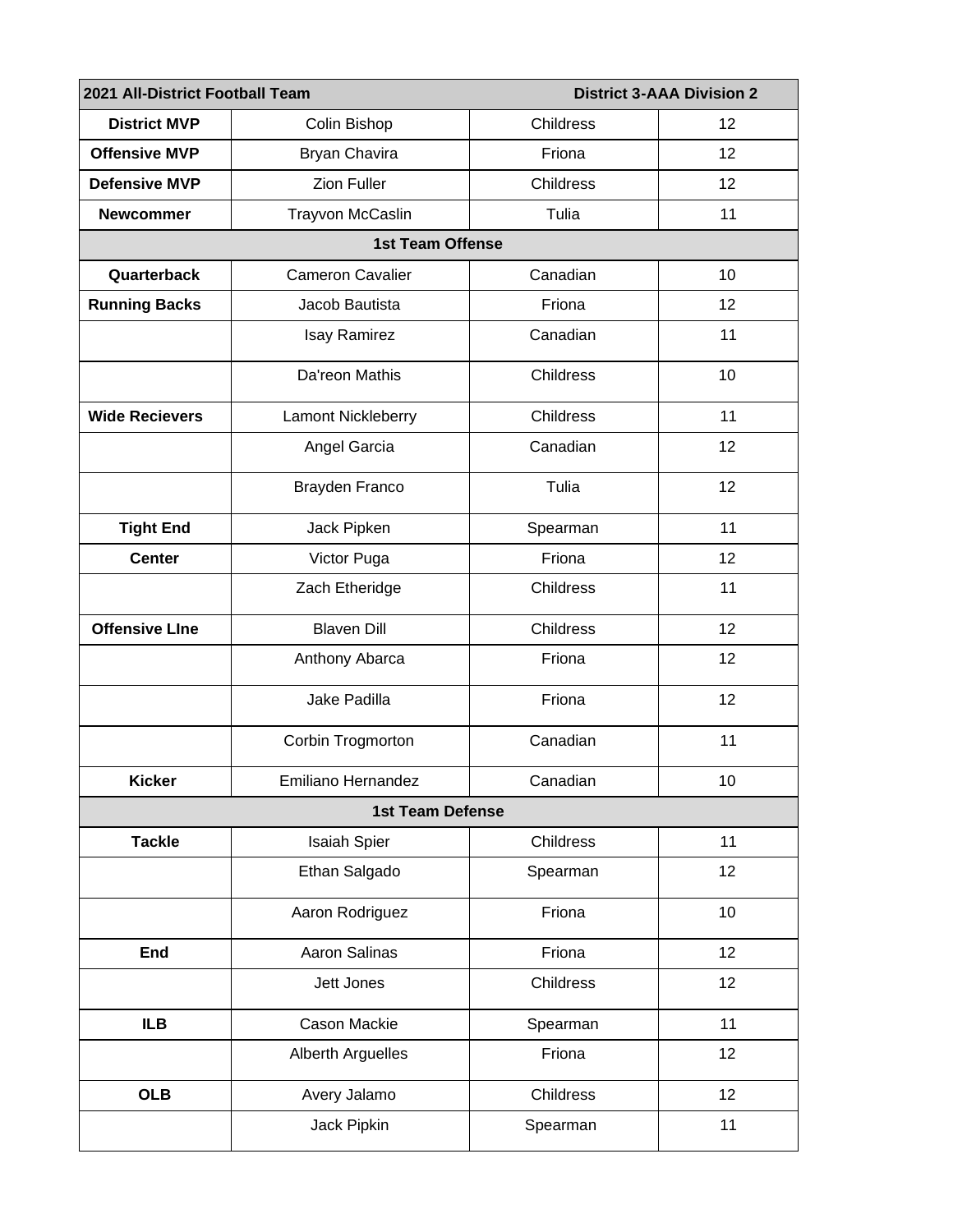| <b>Saftey</b>      | Jacob Bautista            | Friona    | 12 |
|--------------------|---------------------------|-----------|----|
|                    | Brayden Klafka            | Spearman  | 12 |
|                    | Nick McMinn               | Childress | 11 |
| <b>Corner Back</b> | <b>Bryan Chavira</b>      | Friona    | 12 |
|                    | <b>Lamont Nickleberry</b> | Childress | 11 |
| <b>Punter</b>      | Ryan Nino                 | Dimmitt   | 12 |

| 2021 All-District Football Team<br><b>District 3-AAA Division 2</b> |                         |           |    |  |  |  |
|---------------------------------------------------------------------|-------------------------|-----------|----|--|--|--|
| 2nd Team Offense                                                    |                         |           |    |  |  |  |
| Quarterback                                                         | Carson Seaman           | Spearman  | 10 |  |  |  |
| <b>Running Backs</b>                                                | Mario Bautista          | Friona    | 11 |  |  |  |
|                                                                     | Damian Cedillo          | Tulia     | 11 |  |  |  |
| <b>Wide Recievers</b>                                               | Brayden Klafka          | Spearman  | 12 |  |  |  |
|                                                                     | Cade Seaman             | Spearman  | 10 |  |  |  |
|                                                                     | Seth Taylor             | Childress | 11 |  |  |  |
|                                                                     | <b>Adraian Brookins</b> | Tulia     | 12 |  |  |  |
| <b>Tight End</b>                                                    | Avery Jalamo            | Childress | 12 |  |  |  |
| <b>Center</b>                                                       | Dylan Leach             | Canadian  | 11 |  |  |  |
| <b>Offensive Line</b>                                               | <b>Isaiah Spier</b>     | Childress | 11 |  |  |  |
|                                                                     | Eduardo Juarez          | Friona    | 11 |  |  |  |
|                                                                     | Fernando Perez          | Canadian  | 12 |  |  |  |
|                                                                     | Alan Garcia             | Tulia     | 12 |  |  |  |
|                                                                     | Johann Hernandez        | Spearman  | 11 |  |  |  |
| <b>Kicker</b>                                                       | Tim Ally                | Friona    | 12 |  |  |  |
|                                                                     | Daniel Velasquez        | Tulia     | 11 |  |  |  |
| 2nd Team Defense                                                    |                         |           |    |  |  |  |
| <b>Tackle</b>                                                       | Joe Barrera             | Tulia     | 12 |  |  |  |
|                                                                     | <b>Heston Grimsley</b>  | Friona    | 11 |  |  |  |
|                                                                     | Corbin Trogmorton       | Canadian  | 11 |  |  |  |
| End                                                                 | <b>Connor Holton</b>    | Spearman  | 12 |  |  |  |
|                                                                     | Nathan Mondragon        | Canadian  | 12 |  |  |  |